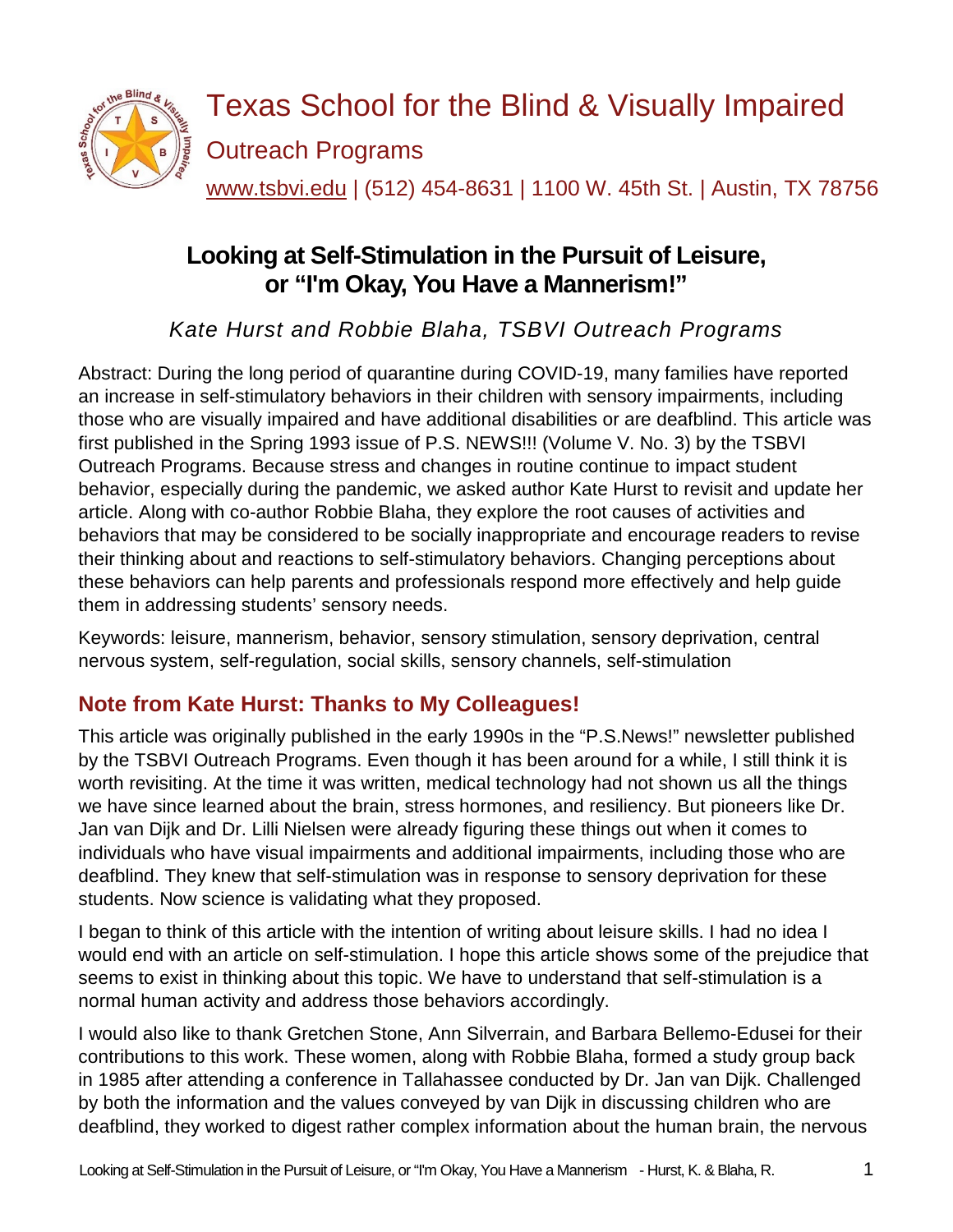system, and the implications this information has for teaching children who have visual impairments and additional impairments, including those who are deafblind. Their discussions, and the papers generated as a result of this study group, were invaluable to me in beginning my journey of understanding the effects of sensory deprivation on the central nervous system and how it relates to the way individuals with sensory impairment may respond to the world.

### **Leisure Time**

Leisure time, the time free from work or duties, is important to all human beings. Leisure time is the time for doing something that will relax us or energize us, so that we can renew ourselves to face the demands of our lives. It is something we require as much as food or sleep to stay healthy and sane.

We all have different ways of spending our leisure time. What might be a leisure activity for me (reading a mystery) might not be leisure to you. We know and accept this about each other. When considering "leisure skills" for individuals who have visual impairments and additional impairments, including those who are deafblind, however, we often focus on activities which do not relax or positively energize them. We tend to spend time getting them to participate in "play work", as one young man who was deafblind terms it. Learning to play games, participate in arts and sports activities, or other pursuits as part of their educational programming may be beneficial for children in many ways, but these activities don't necessarily meet their needs for "leisure".

The type of activities that often do provide relaxation or amusement for these individuals includes behaviors that many find unacceptable: flicking your hand in front of your eyes, pulling threads out of your clothes, making repetitive sounds, etc. These behaviors are considered selfstimulation, and as such, are often perceived negatively because they do not look "normal," may interfere with learning, and can often become self-injurious. Yet these behaviors serve a positive purpose for these individuals.

Changing our perception of these self-stimulatory behaviors may be the most reasonable course to take in addressing this issue, especially if this change of perception also helps us find ways to give more information to the child and consequently reduce his need to find stimulation on his own. These behaviors may also hold the key to information about their personal preferences, which could offer opportunities to teach them more appropriate choices for leisure activities.

### **Stimulating Experiences**

Most of our "leisure activities" are nothing more than self-stimulation behaviors that have become highly ritualized over time and made socially acceptable. There is nothing intrinsically valuable or reasonable about leisure pursuits such as bungee jumping, playing cards, dancing, playing video games, listening to music, smoking, etc.

People participate in these different activities because they find them to be pleasurable and because the activities alter their physical state. Each activity provides a particular type of sensory input (see the chart below). There is not always a great difference in some of these activities and so-called self-stimulation behaviors beyond the fact that some are more socially acceptable and "normal" in appearance than others. For example, what is really so different about banging a table and banging a drum, rocking to music and rocking to silence, making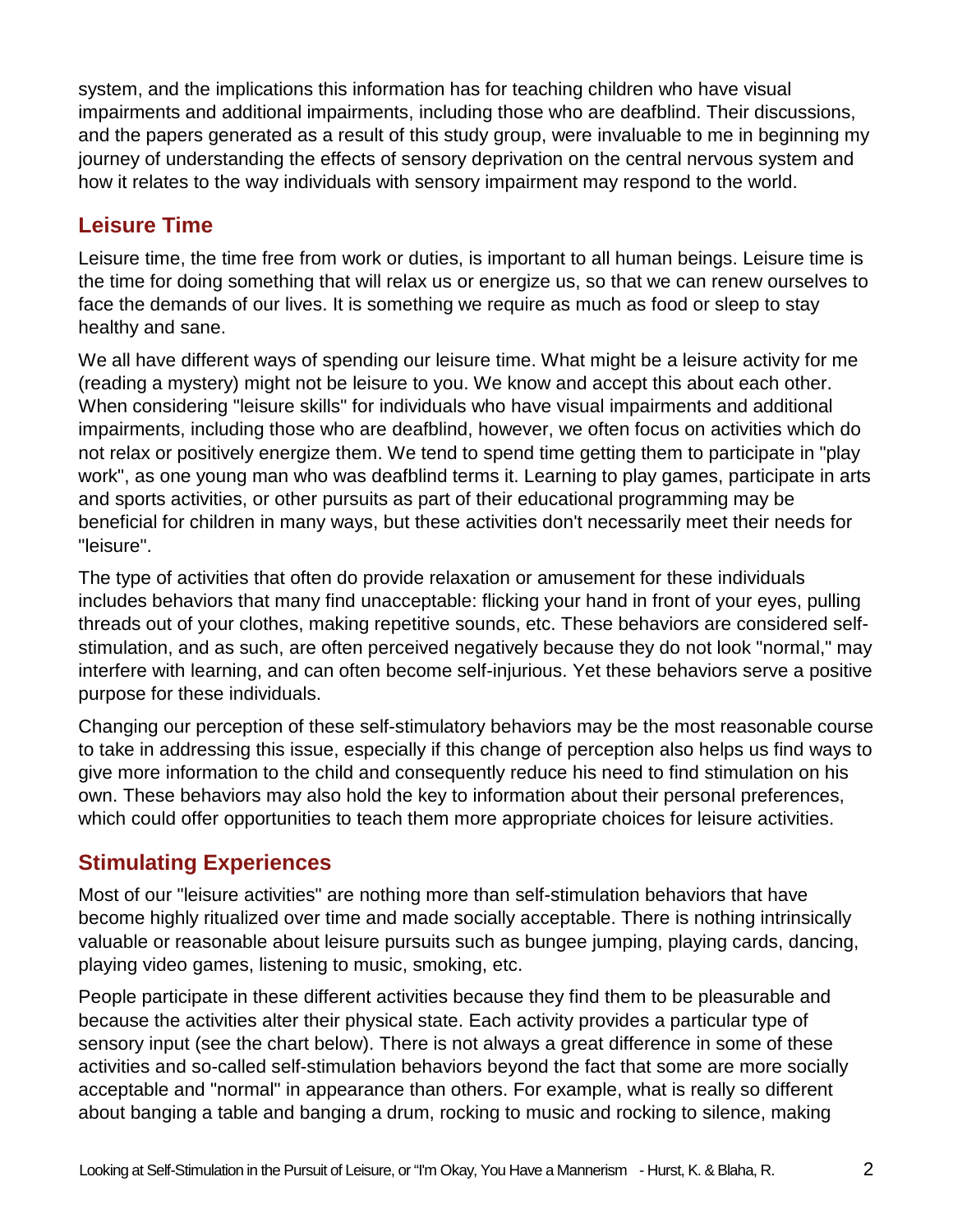repetitive sounds and imitating bird calls, spinning for no apparent reason and spinning in a ride at the amusement park?

### **Sensory Channels and Self-Stimulatory Behaviors**

Our brain seeks out stimulation through the channels of our senses. Each of us seeks out this stimulation in a variety of ways. Society accepts some of these behaviors without question, yet feels very differently about others. In some cases, this acceptance seems to be arbitrary. The chart below shows examples of how individuals typically fulfill this craving for stimulation and some self-stimulation behaviors that parallel these behaviors.

| <b>Sensory Channels</b>                                                                                                                                                                                                           | <b>Miss Manners' Guide to</b><br><b>Appropriate Self-Stimulation</b>                                                                                         | <b>Creative Variations Which</b><br>May Plug You Into a<br><b>Written Behavior Plan</b>                                                  |
|-----------------------------------------------------------------------------------------------------------------------------------------------------------------------------------------------------------------------------------|--------------------------------------------------------------------------------------------------------------------------------------------------------------|------------------------------------------------------------------------------------------------------------------------------------------|
| Tactile:<br>Information received by touch<br>(through the entire surface of<br>the body); includes sensitivity<br>to light touch, pressure, pain,<br>and temperature.                                                             | Twirling hair, drumming fingers,<br>playing with condensation on a<br>drinking glass, fingering fabrics,<br>rubbing eyes, pulling on beard                   | Pulling hair, lying in front of<br>the air vent, slapping<br>face/ear, playing with spit,<br>rubbing head                                |
| Proprioceptive:<br>Information about the relative<br>positions of parts of the body.<br>This information comes through<br>sensations arising in the<br>muscles, joints, ligaments, and<br>receptors associated with the<br>bones. | Snuggling in quilts, cracking<br>knuckles, jiggling/crossing legs,<br>sitting on your leg                                                                    | Burrowing into furniture,<br>wrapping arms inside tee-<br>shirts, wrist flapping                                                         |
| Visual:<br>Information received through<br>the eyes; seeing.                                                                                                                                                                      | Gazing at your fingernails,<br>hands and rings, watching<br>television without the sound,<br>window shopping, flipping<br>through magazines, eye<br>pressing | Flicking hand in front of<br>eyes, flipping pages of<br>books, light gazing, playing<br>with transparent or shiny<br>objects, eye poking |
| Auditory:<br>Information received through<br>the ears; hearing.                                                                                                                                                                   | Humming, whistling, tapping a<br>pencil on a surface, playing<br>background music                                                                            | Vocalizing or making<br>sounds, banging on objects,<br>tapping objects together<br>next to ear                                           |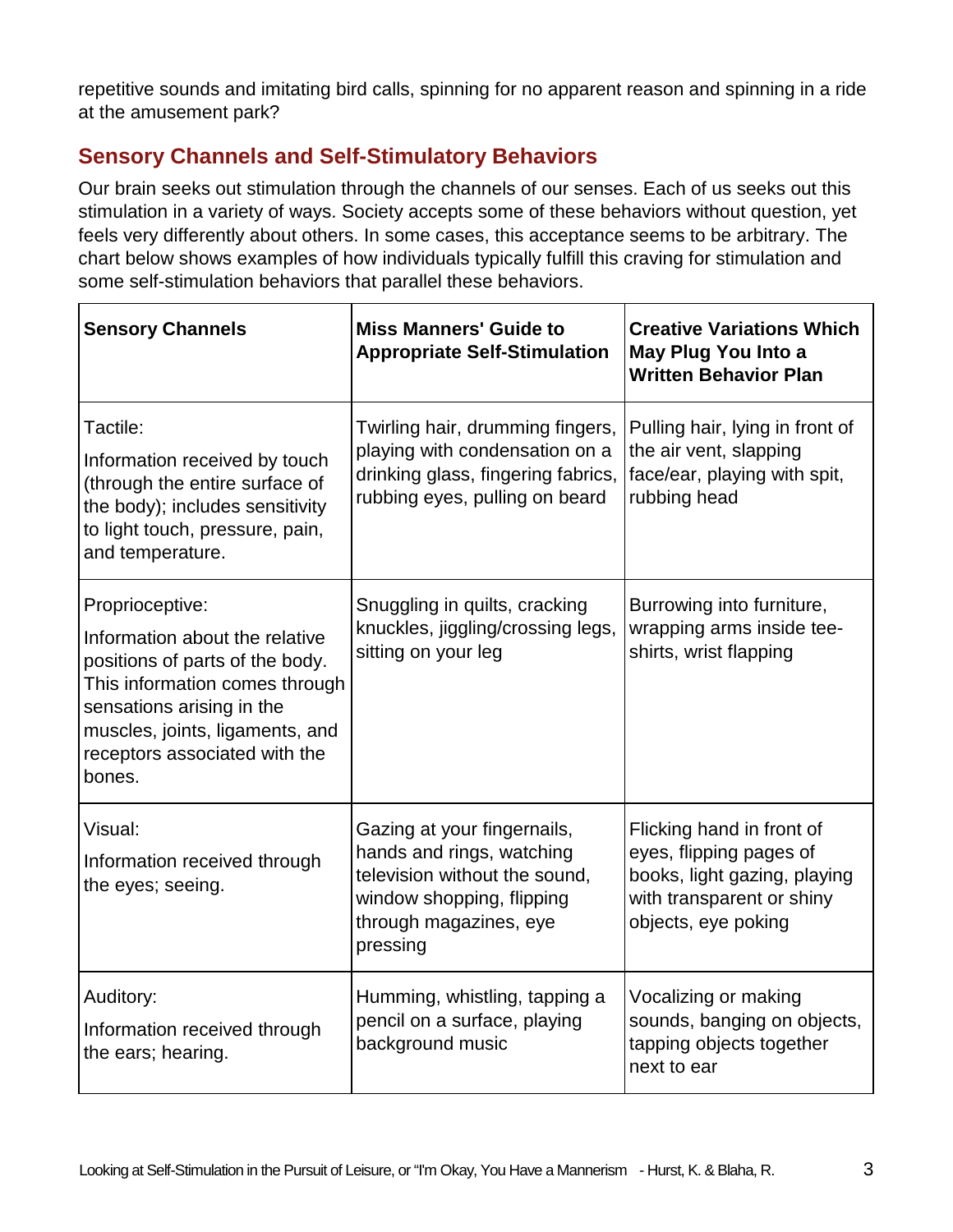| <b>Sensory Channels</b>                                                                                                                                                                                                                                                           | <b>Miss Manners' Guide to</b><br><b>Appropriate Self-Stimulation</b>                                                       | <b>Creative Variations Which</b><br>May Plug You Into a<br><b>Written Behavior Plan</b> |
|-----------------------------------------------------------------------------------------------------------------------------------------------------------------------------------------------------------------------------------------------------------------------------------|----------------------------------------------------------------------------------------------------------------------------|-----------------------------------------------------------------------------------------|
| Olfactory:<br>Information received through<br>the nose; smelling.                                                                                                                                                                                                                 | Wearing perfume, sniffing<br>magic markers, scratch and<br>sniff stickers, burning incense                                 | Rubbing feces on the body<br>and smelling, smelling other<br>peoples' hands or shoes    |
| Gustatory:<br>Information received through<br>the tongue or lips; tasting.<br>(closely tied to the sense of<br>smell)                                                                                                                                                             | Chewing flavored toothpicks,<br>sucking on mints or hard candy,<br>smoking, chewing on hair,<br>sucking on pens or jewelry | Mouthing objects, chewing<br>on hair, sucking on fingers,<br>licking objects            |
| Vestibular:<br>Information received through<br>receptors in the inner ear which<br>enables us to detect motion,<br>especially acceleration and<br>deceleration (closely tied to the<br>visual system which provides<br>information to the vestibule<br>located in the inner ear). | Rocking in chairs or rocking<br>body, amusement park rides,<br>dancing, twisting on bar stools,<br>skating, sliding        | Rocking body, spinning,<br>twirling in swings, head<br>rocking                          |

Each day, a good portion of our energy is spent in self-stimulation. Just look at the people around you. You are in a room with your family watching television or at a meeting with a group of co-workers. Although you are all seemingly engaged in the same activity, your daughter or colleague is playing with her hair. Your son or your office-mate is shaking his leg and tapping out rhythms on the arm of the chair. Your husband is flipping channels with the remote or your boss is flipping papers. If you ask them what they are doing, they would likely reply that they are watching television or having an important meeting. They would be less likely to say they were channel surfing, twirling their hair, practicing the drum part for "Wipe Out," or fanning their papers.

Each of us, even those of us with more intact central nervous systems, tolerates differing degrees of stimulation. Look at the difference in the preferred musical tastes (and intensity levels) between the teenager and the fifty-year-old. Although many teenagers enjoy megawatt rock concerts with all the trimmings, older adults are more inclined to seek softer music or silence in a dimly lit room. In the same way, children who have visual impairments and additional impairments, including those who are deafblind, vary in the amount and intensity of stimulation they need.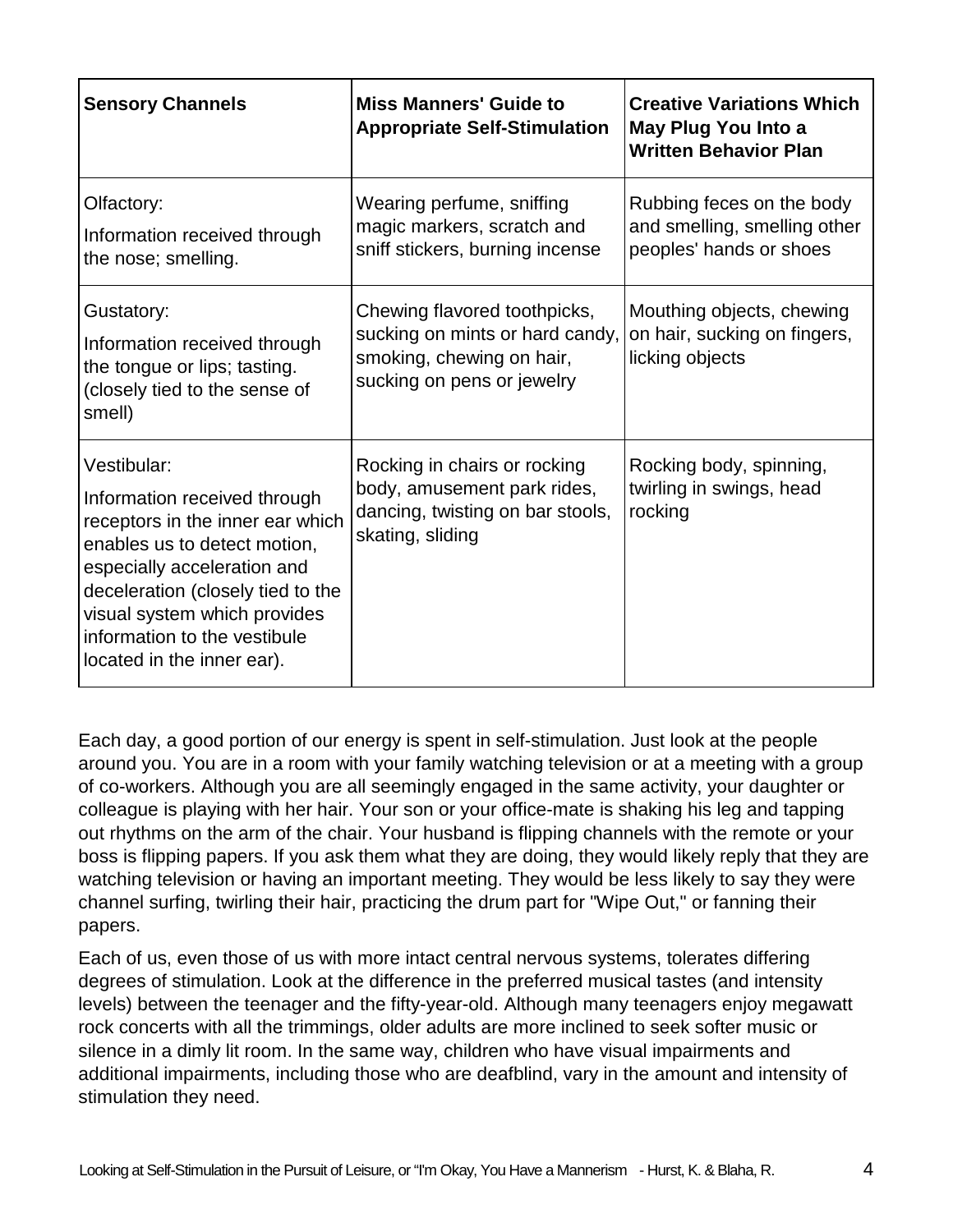If we come to accept that self-stimulation is an important and valid activity for individuals without disabilities, then we must begin to revise our thinking about addressing self-stimulatory behaviors in individuals who have sensory impairments.

### **Some Questions to Consider in Addressing Self-Stimulatory Behaviors:**

#### **Can this behavior be stopped?**



*Figure 1 Extreme measures would have to be taken to "stop" a child from accessing his own face with his own hand.*

#### **Can this behavior be redirected?**

In looking for the answer to this question, first take a look at yourself. Try this little exercise: identify one of your own deeply cherished self-stimulatory behaviors such as cracking your knuckles, humming, sliding a charm on your necklace, etc. Try to keep track of how many times during the course of a 24 hour period you engage in this behavior. Then spend the next 24 hours refraining from this behavior. If you succeed, then try to extinguish that particular behavior for a month. Stop this behavior under all kinds of circumstances: times of stress, times of idleness, etc. Once you have completed this exercise, answer the question for yourself. Your answer will either be a resounding "no" or a "maybe, if" depending on your particular success in completing the exercise.

Children who have visual impairments and additional impairments, including those who are deafblind, participate in self-stimulatory behavior (just like you and me) to calm, to energize, to get feedback, etc. Most of the time you can't completely extinguish self-stimulatory behaviors, and perhaps you shouldn't, because it does serve a purpose.

Many parents find that their child is more likely to participate in self-stimulatory behaviors when he/she is idle or stressed. Interacting with your child in some way may break up the selfstimulation. If the behavior appears in response to stress, finding ways to help him relax (e.g., massage, being wrapped up in a quilt, etc.) may reduce the amount of time spent in the behavior you find inappropriate or harmful. If your child is left alone, however, it is likely he/she will re-engage in this activity as soon as the opportunity presents itself.

#### **Can this behavior be "contained"?**

Some behaviors may present problems because they are considered socially inappropriate in specific places. Those of us who are smokers have learned to refrain from our favorite selfstimulation behavior on flights, but we all know exactly where to go in the airport for that last cigarette before the flight leaves.

With some effort, many children can learn to remove themselves to their bedroom or a private place when engaging in self-stimulation that is not considered socially acceptable. Using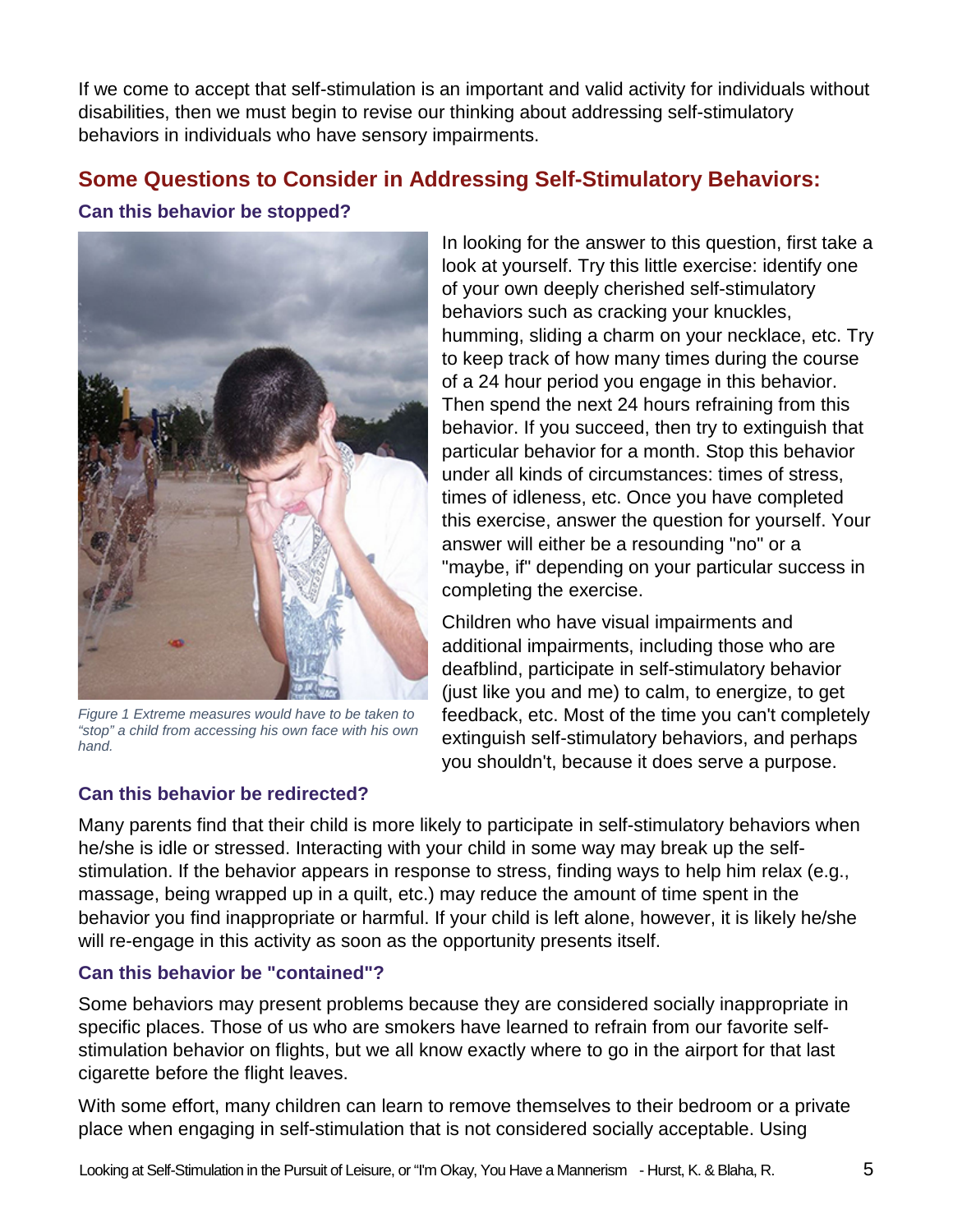calendar symbols to represent this favored activity and scheduling the activity as part of the child's day may help the child refrain from this particular self-stimulatory behavior for increasingly longer periods of time and stay involved in other kinds of activities.

#### **Can this behavior be modified or expanded?**

Self-stimulatory behaviors are valuable because they tell you how your child takes in information. If your child likes to burrow down inside the cushions of the couch, be held or hugged a lot, enjoys massage, etc., you can assume that he is motivated by information he receives proprioceptively. If your child likes to vocalize, listen to music, or bang things together next to his ear, you can assume he is motivated by information he receives through hearing.

These behaviors can be used as a way to explore the individual's preferred sensory channels for receiving information from the world. With this information, we can identify preferred sensory experiences around which we can develop more "mainstream" leisure activities that our children will also come to view as "leisure." For example, if a child enjoys the visual sensation of lights, we can find age-appropriate toys that might be motivating to him. In addition to familiar toys such as Lite-Brite, consider lava lamps, continuous wave machines, lighted drafting tables for drawing, and even some Nintendo-type games. You might also consider extracurricular events such as visiting arcades, decorating with lights for appropriate holidays, or lying in a hammock under a tree watching the play of light through the leaves.

Take time to observe the types of self-stimulation that your child participates in and when these behaviors occur. Watch him/her and make notes about what you see and when you see it. Then try to see if there is any pattern to these behaviors that would give some insight to the type or types of stimulation he/she prefers and the purpose it serves. At the same time, note what types of activities he/she finds aversive.

When you have a good understanding about your child's preferences, begin to brainstorm ways that you can offer other stimulatory activities. Sometimes your child's favorite self-stimulation activity can also be modified or expanded in a way that will make it more socially acceptable. For example, everyone knows "nail-biters," but do you recognize them when they become "the manicurists?" Several of my friends substitute the more acceptable behavior of nail care for their favorite activity of nail biting. They carry a complete manicure set with them at all times and can often be seen in meetings quietly filing or clipping a nail. They buff, cream, and polish. They examine their nails for chips, snags, splits. They are rewarded by others who admire their efforts instead of being held in low esteem as nervous nail-biter types.

Ask for help from your child's teacher, physical therapist, occupational therapist, and others. Look at children of the same age and try to find toys or activities that may make the selfstimulatory behavior appear more "normal" and/or socially acceptable. You should realize, however, that generally your child will need support from you to seek out these more acceptable behaviors. Their first preference will usually be for the behavior they have developed on their own.

#### **Can the environment be engineered to make this behavior safer?**

People who like to jump off things are great examples of engineering the environment to make a dangerous self-stimulatory behavior safer. These folks (skate-boarders, skydivers, skiers, etc.) have developed elaborate ways of placing themselves in extremely dangerous activities and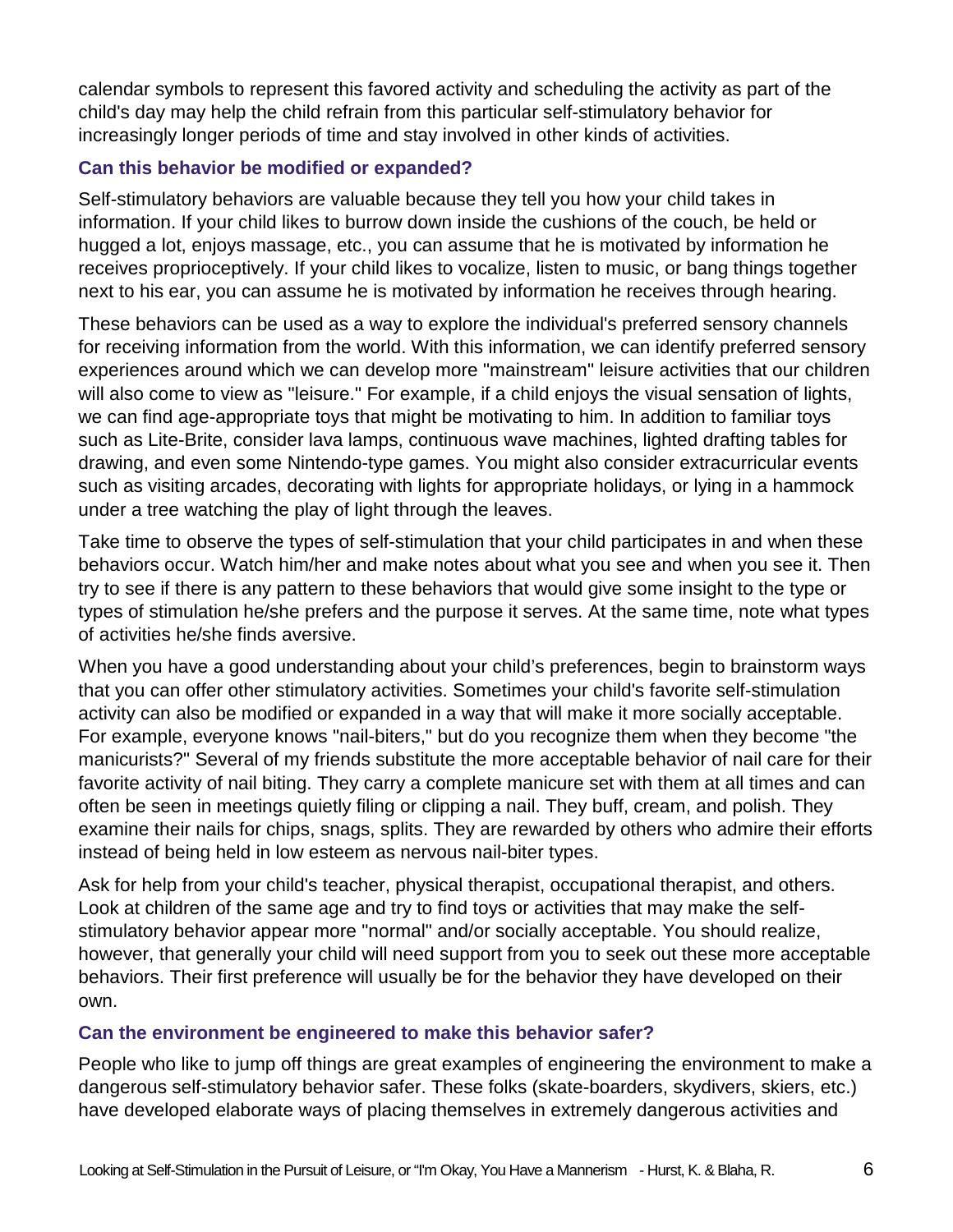surviving. We have industries based on protective clothing and equipment that will allow them to hurl themselves through space and make a safe landing.

Frequently, the best you can do is to provide protection for children who put themselves in danger of bodily harm by participating in self-stimulation activities that are excessive to the point of creating physical danger to themselves or others. Splints, helmets and other devices sometimes must be used temporarily to protect the child and others around him/her.

In addition to providing protection from the effects of the behavior, it is important to look at the cause of the behavior. Often, these behaviors erupt in response to real physical problems that the child is not capable of communicating to you. These behaviors might indicate pain or decrease of sensation, as in the case of retinal detachment or ear infections. It's very important to the health and safety of the child to seek out appropriate medical examinations when this type of behavior emerges or escalates.

Emotional and environmental conditions may also provoke increases in self-injurious behaviors. One individual I knew exhibited a dramatic increase in self-stimulatory behavior after the death of her father. The amount and intensity of the behavior posed concerns for her safety and the safety of others. Since there was no physiological basis for her behavior, the family spent a lot of time with her looking at pictures of her dad, going to the cemetery, and trying to participate in activities that were associated with her father. After a period of time, the behaviors decreased to levels that were comparable with the period before her father's death.

Changes in schedules or moving to a new environment can also bring about increases in selfstimulatory behavior. Helping the child anticipate these changes and providing as much consistency as possible through familiar routines during times of change may help reduce this type of behavior.

### **Conclusion**

Like you and I, children who have visual impairments and additional impairments, including those who are deafblind, have a need to participate in self-stimulatory activities. Because their behaviors may appear very different from our own and can interfere with learning or become dangerous, they are often viewed negatively by other people. Changing our perception about these behaviors may help us respond to them in a better way.

There are a number of ways to intervene. Keep the child involved with others during the course of the day. Help him/her contain the behavior or engineer the environment in a way to make the behavior safer. Schedule times in the day for your child to engage in the preferred activity. Look at ways the behavior can be adapted so it will appear more "normal." Use the information these behaviors tell you about your child's preferred channels of sensory input as a way to develop recreational and social pursuits that may be enjoyable for him/her, even if these activities will not entirely meet his/her "leisure" needs. Finally, accept that you will probably never completely extinguish the behavior without having it replaced by another self-stimulatory behavior. Selfstimulation is common to all humans and serves an important purpose.